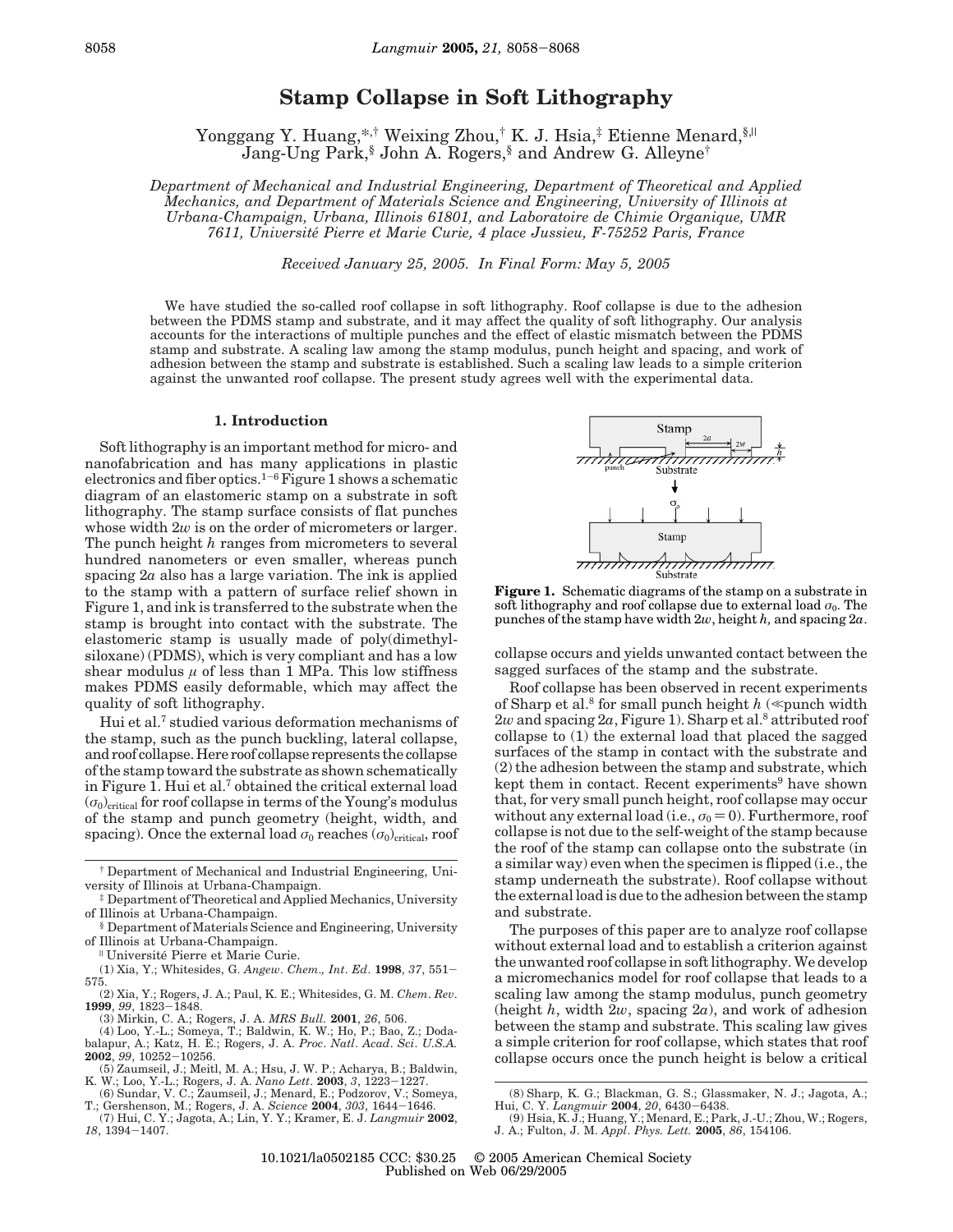

**Figure 2.** Schematic diagram of roof collapse (collapse of the stamp onto the substrate) due to the adhesion between the stamp and substrate without an external load (i.e.,  $\sigma_0 = 0$  in Figure 1). The width, height, and spacing of the punch are  $2w$ , *h* and  $2\bar{a}$ , respectively. The collapse length is denoted by 2*b*.

value, and this critical value is given analytically in terms of the stamp modulus, punch spacing and width, and work of adhesion between the stamp and substrate. This simple criterion is useful for soft lithography against the unwanted roof collapse.

This paper is structured as follows. We develop the method in section 2 to compute the total potential energy, which consists of the deformation energy and the adhesion energy due to roof collapse. Because the punch height *h* is much smaller than the punch spacing 2*a*, the gaps between the stamp and substrate are modeled as microcracks. To illustrate this approach, we study the limit of small punch spacing in section 3 (i.e., punch width  $2w \gg$ punch spacing  $2a \approx$  punch height *h*). A scaling law is established that involves the punch spacing 2*a* and height *h*, stamp modulus *E*, and work of adhesion *γ* between the stamp and substrate. The unsagged length of the stamp during roof collapse is obtained in section 3, and it will be used in section 6 to determine the work of adhesion from experiments. Section 4 gives an approximate analysis for multiple punches with width 2*w*and spacing 2*a*. The effect of elastic mismatch between the stamp and substrate is accounted for in section 5, and a simple design criterion against unwanted roof collapse is also established. The unsagged length, accounting for effects of multiple punches and elastic mismatch between the PDMS stamp and substrate, is compared with the experimental data in section 6.

### **2. Model of Roof Collapse in Soft Lithography**

The schematic diagram in Figure 2 shows roof collapse in soft lithography due to the adhesion between the stamp and substrate. Contrary to Figure 1, there is no external load such that roof collapse is completely due to the adhesion between the sagged part of the stamp and substrate. The work of adhesion  $\gamma$  is given by  $\gamma = \gamma_{\text{PDMS}}$  $+ \gamma_{\text{substrate}} - \gamma_{\text{int}}$ , where  $\gamma_{\text{PDMS}}$  and  $\gamma_{\text{substrate}}$  are the surface energy of the PDMS stamp and substrate, respectively, and  $\gamma_{\text{int}}$  is the energy of the PDMS/substrate interfaces.

For a small punch height  $h \ll$  punch width 2*w* and spacing 2*a*, the roof will collapse onto the substrate if the collapsed state has a lower state of energy. We define the uncollapsed state as the ground state (of zero energy). The total potential energy associated with roof collapse is given by

$$
U_{\text{total}} = U_{\text{deformation}} - 2b\gamma \tag{1}
$$

where  $U_{\text{deformation}}$  is the deformation energy,  $\gamma$  is the work of adhesion between the stamp and substrate, and 2*b* is the collapse length (Figure 2) to be determined. Here  $U_{total}$ and *U*deformation are the energy per punch for the periodic structure in Figure 2. The deformation energy  $U_{\text{deformation}}$ 

scales with *h*<sup>2</sup> for linear elastic deformation and becomes negligible for  $h \to 0$  such that the total potential energy becomes negative and less than that (zero) for the uncollapsed state, which is the reason for roof collapse.

In the following, we first neglect the mismatch in the elastic moduli between the stamp and substrate and model them as a homogeneous material. The effect of elastic mismatch will be accounted for in section 5. Without losing generality, our analysis is two-dimensional (i.e., for a unit thickness in the out-of-plane direction). The PDMS is incompressible with the Poisson ratio  $\nu=0.5$ . Let *E* denote the Young's modulus of PDMS, and its plane-strain modulus  $E' = E/(1 - v^2) = 4/3E$ .

Figure 3 shows our model to calculate the deformation energy  $U_{\text{deformation}}$  via the principle of linear superposition. The collapsed state with collapse length 2*b* can be considered to be the *difference* between

(i) the ground state without the collapse and

(ii) a constant *opening* displacement *h* over the length 2*b* around the center of each gap, as shown schematically in Figure 3. The difference between i and ii ensures the conditions of the collapsed state (i.e., the opening at the center portion (of length 2*b*) is zero; the opening at the ends is *h*; and the unsagged portions remain tractionfree). The ground state (i) has zero energy (and also zero stress and strain). Because the punch height is much smaller than punch spacing,  $h \ll a$ , we may approximate each gap as a crack, as shown by state iii in Figure 3. In other words, ii becomes a state of coplanar periodic cracks with crack length (= punch spacing)  $2a$ , crack spacing (= punch width)  $2w$ , and constant crack opening h over length 2*b* around the center of each crack. The deformation energy is then obtained from states i and iii as

$$
U_{\text{deformation}} = -\frac{1}{2} \int_{\text{crack face}} \sigma_{yy} h \, \mathrm{d}x = \frac{E'h^2}{4} \Big| \Big|_{a}^{b} \frac{w}{a} \Big| \qquad (2)
$$

where  $\sigma_{\rm w}$  is the normal stress on the crack face and *f* is a nondimensional function to be determined. The total potential energy in eq 1 becomes

$$
U_{\text{total}} = \frac{E'h^2}{4} \left[ f \left( \frac{b}{a}, \frac{w}{a} \right) - \frac{8a\gamma}{E'h^2} \frac{b}{a} \right]
$$
 (3)

Collapse length 2*b* is determined by minimizing the above total potential energy

$$
\frac{\partial U_{\text{total}}}{\partial b} = 0 \tag{4}
$$

which gives the normalized collapse length *b*/*a* in terms of the punch width/spacing ratio *w*/*a* and the normalized work of adhesion 8*aγ*/*E*′*h*2.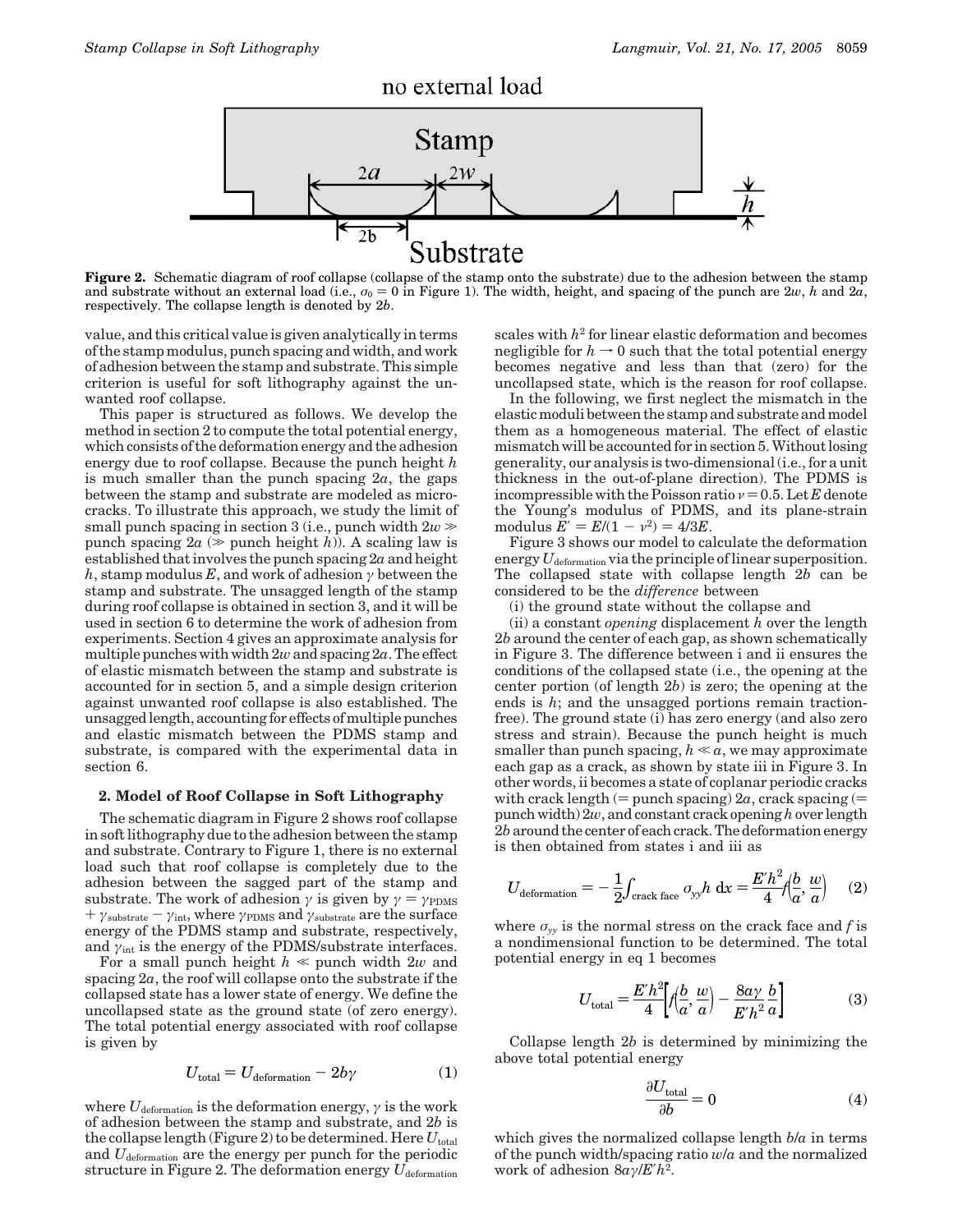

**Figure 3.** Schematic diagram to illustrate roof collapse as the difference between the ground state and the state of periodic gaps subject to a constant opening displacement *h* over the length 2*b* around the center of each gap. The latter can be approximated by coplanar, periodic cracks with crack length 2*a*, crack spacing 2*w*, and constant crack opening *h* over a length 2*b* on each crack.



**Figure 4.** Schematic diagram for the limit of small punch spacing, which is modeled as a single crack with crack length 2*a* and constant crack opening *h* over a length 2*b*. The origin of the Cartesian coordinate is at the center of the crack.

# **3. Limit of Small Punch Spacing:**  $2a \ll 2w$

We first consider the limit of small punch spacing  $a \ll w$  (but  $a \gg h$  still holds). This limit corresponds to closely packed punches. We do not account for the effect of elastic mismatch between the PDMS stamp and substrate in this section in order to obtain a simple analytical solution that leads to a scaling law. Such an effect will be considered in section 5. Therefore, the results in section 5 should be used to compare with the experiments because PDMS and the substrate have a large elastic mismatch.

Under this limit,  $2w \gg 2a \gg h$ , the last figure in Figure 3 becomes a single crack of length 2*a* with a constant opening*h*over the central portion of length 2*b* in an infinite body, as shown schematically in Figure 4. The Cartesian coordinates are set at the center of the crack.

The shear stress  $\sigma_{xy}$  vanishes on the entire crack plane because of symmetry. There are three different boundary conditions on the crack plane, namely,

(i) a symmetry condition outside the crack,  $u_y = 0$  for  $y = 0, |x| > a$ ,

(ii) a traction-free condition away from the center of the crack  $\sigma_{yy} = 0$  for  $y = 0$ ,  $a > |x| > b$ , and

(iii) a constant opening condition around the center of the crack,  $\Delta u_y = h$  for  $y = 0, b > |x|$ ,

where *u<sub>y</sub>* is the displacement and  $\Delta u_y = u_y^+ - u_y^-$  is the ack opening. The analytical solution for this problem crack opening. The analytical solution for this problem can be found in Tada et al.10 In particular, the normal stress *σyy* on the crack face is given by

$$
\sigma_{yy}|_{y=0} = -E'ha
$$
\n
$$
\begin{cases}\n4K\left(\sqrt{1 - \frac{b^2}{a^2}}\right)\sqrt{(a^2 - x^2)(b^2 - x^2)}, & |x| < b \\
0, & b < |x| < a\n\end{cases}
$$
\n(5)

where  $E' = 4/3E$ , *E* is the Young's modulus of the stamp, and *K* is the complete elliptic integral of first kind given by

$$
K(k) = \int_0^{\pi/2} \frac{\mathrm{d}\phi}{\sqrt{1 - k^2 \sin^2 \phi}}
$$
(6)

<sup>(10)</sup> Tada, H.; Paris, P. C.; Irwin, G. R. *The Stress Analysis of Cracks Handbook*, 3rd ed.; ASME Press: New York, 2000.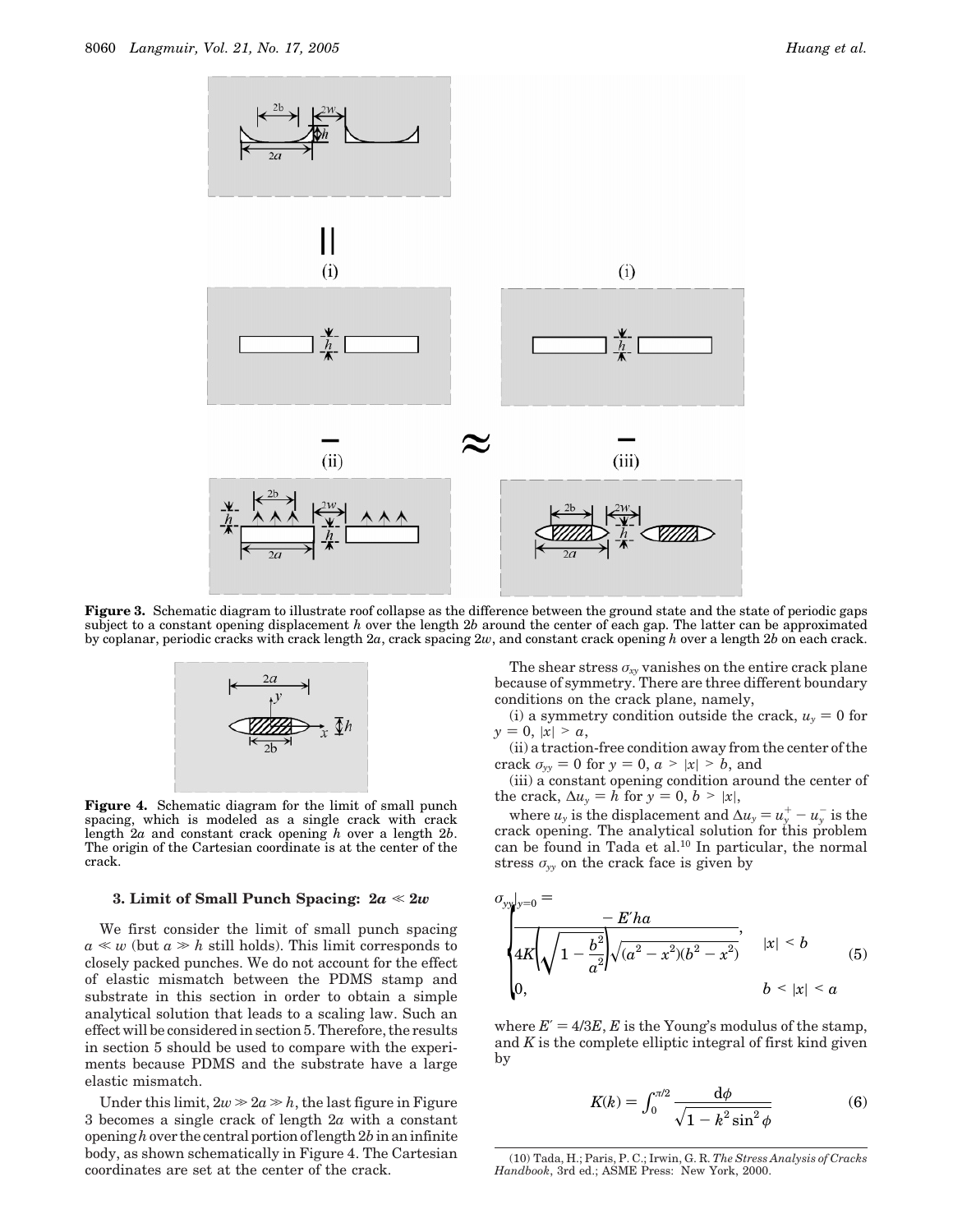

**Figure 5.** Normalized total potential energy 4*U*total/*E*′*h*<sup>2</sup> versus normalized collapse length *b*/*a* for the limit of small punch spacing, where  $\vec{E}' = {}^4i_3 \vec{E}$  is the plane-strain modulus of the PDMS stamp (*E* is Young's modulus), *h* and 2*a* are the punch height and spacing, respectively, and 2*b* is the collapse length. Several values of the normalized work of adhesion 8*aγ*/*E*′*h*<sup>2</sup> are taken, where *γ* is the work of adhesion between the stamp and substrate. The inset shows  $4U_{\text{total}}/E'h^2$  vs  $8a/\sqrt{E'h^2}$  for small *b*/*a*. The state of minimal total potential energy is marked by \* on each curve (if applicable). The horizontal dashed line represents the uncollapsed state  $(U_{total} = 0)$ .

with limits of  $K(0) = \pi/2$  and  $K(k \rightarrow 1) \approx -\frac{1}{2}\ln(1 - k^2)$ . The substitution of eq 5 into eq 2 gives the deformation energy as

$$
U_{\text{deformation}} = \frac{E'h^2}{4} \frac{K(\frac{b}{a})}{K(\sqrt{1 - \frac{b^2}{a^2}})}
$$
(7)

The total potential energy in eq 3 is then given by

$$
U_{\text{total}} = \frac{E'h^2}{4} \left[ \frac{K(\frac{b}{a})}{K(\sqrt{1 - \frac{b^2}{a^2}})} - \frac{8a\gamma}{E'h^2} \frac{b}{a} \right]
$$
(8)

The total potential energy, after being normalized by *E*′*h*2/ 4, depends on the normalized collapse length *b*/*a* and normalized work of adhesion 8*aγ*/*E*′*h*2. This nondimensional parameter 8*aγ*/*E*′*h*2, which has also been identified by Sharp et al.,<sup>8</sup> represents the ratio of the adhesion energy (∼2*aγ*) to the deformation energy (∼1/4*E*′*h*2). It suggests a scaling law among the work of adhesion, stamp modulus, and punch spacing and height. In other words, stamp collapse is controlled by this combination of material and geometry parameters, 8*aγ*/*E*′*h*2.

Figure 5 shows the normalized total potential energy  $4U_{\text{total}}/E'h^2$  versus the normalized collapse length  $b/a$  for the normalized work of adhesion  $8a\gamma/E'h^2 = 0$ , 0.5, 0.83, 1.2, 1.4, 2, and 3, where  $8a\gamma/E'h^2 = 0$  corresponds to the limit of no adhesion between the stamp and substrate and the corresponding curve increases monotonically with *b*/*a*. The inset in Figure 5 shows that the total potential energy  $U_{total}$  is indeed zero for  $b/a = 0$  (i.e., no collapse). For the other limit  $b/a \rightarrow 1$  (i.e., complete collapse),  $U_{total}$ becomes unbounded.

There are several states of roof collapse that are controlled by  $8a\gamma/E'h^2$ . For  $8a\gamma/E'h^2 \leq 0.83$  (weak adhesion), the curves increase monotonically with *b*/*a* such that  $U_{total}$  does not have a minimum. Therefore, roof collapse will not occur if the work of adhesion is low. In other words, if the roof is forced to collapse onto the substrate, then the roof will "spring back" as soon as the force is removed. For  $8a\gamma/E'h^2 > 0.83$  (intermediate or strong adhesion), each curve in Figure 5 has a minimum (marked by \* in Figure 5). Roof collapse may occur in order to reach this state of minimal total potential energy. In other words, if the roof is forced to collapse onto the substrate, then the roof may stay in the collapsed state after the force is removed. The corresponding collapse length at which  $U_{total}$  reaches the minimum is denoted by  $2b_{\text{critical}}$ . The minimal total potential energy  $U_{\text{total}}^{\text{min}}$  of the collapsed state is given by

$$
U_{\text{total}}^{\text{min}} = \frac{E'h^2}{4} \left[ \frac{K\left(\frac{b_{\text{critical}}}{a}\right)}{K\left(\sqrt{1 - \frac{b_{\text{critical}}^2}{a^2}}\right)} - \frac{8a\gamma}{E'h^2} \frac{b_{\text{critical}}}{a} \right] \quad (9)
$$

For  $0.83 \leq 8a\gamma/E'h^2 \leq 1.40$  (intermediate adhesion),  $U_{\text{total}}^{\min}$  is positive, which gives the minimal total potential energy (marked by \* in Figure 5) above the horizontal dashed line of  $U_{total} = 0$  in Figure 5. The energy of the collapsed state for  $0.83 \le 8a\gamma/E'h^2 \le 1.40$  is higher than that for the uncollapsed state  $U_{total} = 0$  (ground state). Therefore, even though roof collapse may occur, it is unstable because some disturbances in the environment may reverse it back to the uncollapsed state. For 8*aγ*/*E*′*h*<sup>2</sup>  $> 1.40$  (strong adhesion),  $U_{\text{total}}^{\text{min}}$  is negative, and the minimal energy (marked by  $*$  in Figure 5) is lower than minimal energy (marked by \* in Figure 5) is lower than the horizontal dashed line for  $U_{total} = 0$  in Figure 5 such that the collapsed state is stable.

These three states of no collapse, metastable collapse, and stable collapse are further explained in Figure 6, which shows the minimal total potential energy  $4U_{\text{total}}^{\text{min}}/E'h^2$ versus the normalized work of adhesion 8*aγ*/*E*′*h*2. These three states correspond to weak adhesion  $(8a\gamma/E'h^2 < 0.83)$ , intermediate adhesion (0.83 < 8*aγ*/*E'h*<sup>2</sup> < 1.40), and strong adhesion  $(8a\gamma/E'h^2 > 1.40)$ , respectively.

Figure 7 shows the normalized collapse length,  $b_{\text{critical}}$ *a*, versus the normalized work of adhesion 8*aγ*/*E*′*h*2. For  $8a\gamma$ /*E*'*h*<sup>2</sup> < 0.83, collapse does not occur, and there is no solution for  $b_{\text{critical}}$ . For  $0.83 \leq 8a\gamma/E'h^2 \leq 1.40$ , there is a solution for  $b_{\text{critical}}$ , but roof collapse is unstable. The collapse length ranges from  $b_{\text{critical}}/a = 0.35$  (for  $8a\gamma/E'h^2$  $= 0.83$ ) to 0.74 (for  $8a\gamma$ /*E*' $h^2 = 1.40$ ). This suggests that once roof collapse occurs the collapse length is at least 35% of the punch spacing. In other words, for 8*aγ*/*E*′*h*<sup>2</sup> across 0.83 (from  $0.83 - \epsilon$  to  $0.83 + \epsilon$ ,  $\epsilon \rightarrow 0^+$ ), the collapse length jumps from zero (i.e., no collapse) to 35% of the punch spacing  $2a$ . For  $8a\gamma/E'h^2 > 1.40$ , roof collapse is stable, and the collapse length is at least 74% of punch spacing 2*a*. For large 8*aγ*/*E*′*h*2, the collapse length approaches punch spacing 2*a* asymptotically.

As illustrated in Figure 3, the opening displacement after roof collapse is the difference between constant opening *h* over length 2*a* (of the punch spacing) and that associated with constant opening *h* over center portion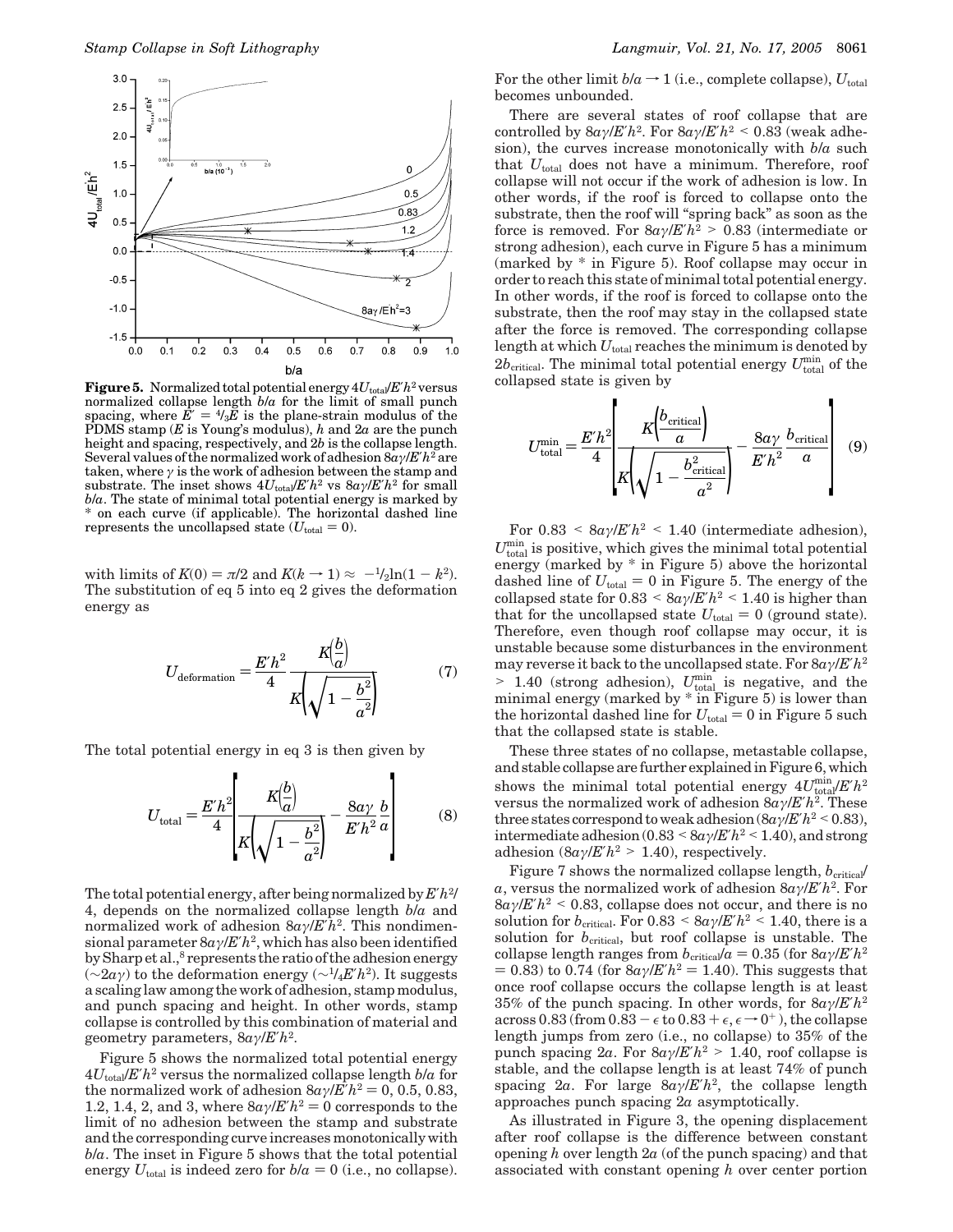

**Figure 6.** Minimal total potential energy,  $U_{\text{total}}^{\text{min}}$ , normalized by  $\frac{1}{4}E'h^2$ , vs the normalized work of adhesion  $8a\gamma/E'h^2$  for the limit of small punch spacing. Here  $E' = \frac{4}{3}E$  is the plane-strain modulus of the PDMS stamp (E is Young's modulus), h and 2a are the<br>punch height and spacing, respectively, and  $\gamma$  is the work of adhesion between the PDMS s dashed line represents the uncollapsed state  $(U_{total} = 0)$ . The states of no collapse, metastable collapse, and stable collapse are governed by the normalized work of adhesion 8*aγ*/*E*′*h*2, which suggests a scaling law among the work of adhesion *γ*, stamp modulus *E*′, and punch height *h* and spacing 2*a*.

2*b*. The opening displacement can be obtained from Tada et al. $10$  as

$$
\Delta u_y = \sqrt{\frac{b^2}{2\pi}} \left\{ \ln \left( 1 - \frac{F\left(\sin^{-1}\sqrt{\frac{a^2 - x^2}{a^2 - b^2}}, \sqrt{1 - \frac{b^2}{a^2}}\right)}{K\left(\sqrt{1 - \frac{b^2}{a^2}}\right)} \right\}, \quad b < |x| < a
$$
\n(10)

which rigorously satisfies  $\Delta u_y|_{x=\pm b} = 0$  and  $\Delta u_y|_{x=\pm a} = h$ , where  $F(\phi, k) = \int_0^{\phi} d\psi / \sqrt{1 - k^2 \sin^2 \psi}$  is the incomplete<br>ellintic integral of the first kind and  $F(\pi/2, k) = F(k)$ elliptic integral of the first kind and  $F(\pi/2, k) = K(k)$ .<br>Fouation 10 can be used to compare with the experimen-Equation 10 can be used to compare with the experimentally measured opening displacement in the unsagged portion in order to validate the present model. The analysis of the shape of the collapsing roof will also give interesting insights into the adhesion forces.

The unsagged length in roof collapse (i.e., the length of the uncollapsed portion) is  $L = a - b_{critical}$ . The unsagged length can be measured from experiments, which provide a means to determine the work of adhesion between the stamp and substrate as to be shown in section 6. Figure 8 shows the unsagged length *L*, normalized by *a*, versus  $1/(8a\gamma/E'h^2)$ . The solid curve is obtained from Figure 7 by  $L/a = 1 - b_{\text{critical}}/a$ , and it holds for arbitrary  $8a\gamma/E'h^2$ . For <sup>8</sup>*aγ*/*E*′*h*<sup>2</sup>.1, as shown in Appendix A, the unsagged length *L* has the asymptotic solution

$$
L = \frac{1}{\pi} \frac{E'h^2}{8\gamma} \quad \text{if} \quad \frac{8a\gamma}{E'h^2} \gg 1 \tag{11}
$$

This asymptotic solution corresponds to the straight dashed line in Figure 8, which merges to the solid curve for  $8a\gamma/E'h^2 \gg 1$ . For  $8a\gamma/E'h^2$  on the order of 1, the asymptotic solution underestimates unsagged length *L*.

# **4. Periodic Punches: 2***a* ∼ **2***w*

An approximate solution for punch width 2*w*comparable to punch spacing (i.e.,  $2a \sim 2w$ ) is established in this section. It degenerates to the solution in section 3 in the limit  $2a \ll 2w$ . Each punch spacing is still modeled by a crack of length 2*a* with the center portion 2*b* collapsed, as shown in Figure 3. Similar to section 3, we do not account for the effect of elastic mismatch. Such an effect will be considered in section 5. Consequently, the results in section 5 can be compared with the experiments because PDMS and the substrate have a large elastic mismatch.

It is shown in Appendix B that the ratio of the deformation energy  $U_{\text{deformation}}^{\text{periodic tracks}}$  for periodic cracks to the deformation energy  $U_{\text{deformation}}^{\text{single cracks}}$  for a single crack is approximately given by

$$
\frac{U_{\text{deformation}}^{\text{periodic tracks}}}{U_{\text{deformation}}^{\text{single tracks}}} \approx \frac{\pi^2}{8\left(1 + \frac{w}{a}\right)^2 \ln\left[\sec\left(\frac{\pi}{2}\frac{1}{1 + \frac{w}{a}}\right)\right]}
$$
(12)

where  $\sec = 1/\cos$ . The above ratio approaches 1 at the limit of small punch spacing  $w/a \rightarrow \infty$ . It vanishes at the limit of small punch width  $w/a \rightarrow 0$ . The deformation energy for periodic cracks is obtained from eqs 12 and 7 as

 $U_{\rm deformation}^{\rm periodic\,{\rm cracks}} \approx$  $E'h^2$ 4  $K\left(\frac{b}{a}\right)$ *a*)  $K\left(\sqrt{1-\frac{b^2}{a^2}}\right)$  $\pi^2$  $8(1+\frac{w}{a})$  $^{2}$ ln  $\overline{\phantom{a}}$ sec( *π* 2 1  $\frac{1}{1 + \frac{w}{a}}$  (13)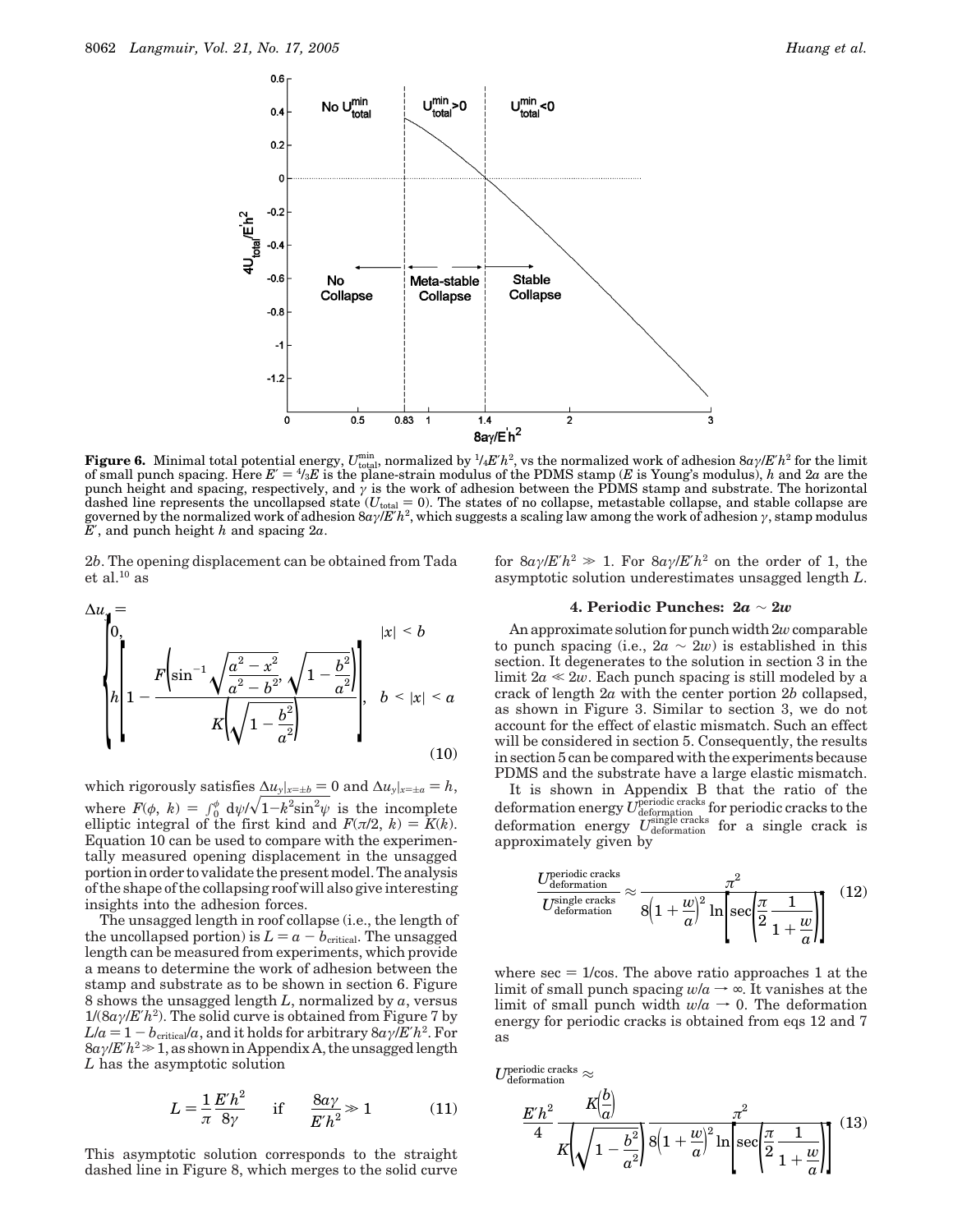

**Figure 7.** Normalized collapse length  $b_{\text{critical}}/a$  vs the normalized work of adhesion  $8a/$ */E'h*<sup>2</sup> for the limit of small punch spacing. Here  $2b_{\text{critical}}$  is the collapse length,  $E' = 4/3E$  is the plane-strain modulus of the PDMS stamp (*E* is Young's modulus),  $2a$  and *h* are the punch spacing and height, respectively, and  $\gamma$  is the work of adhesion between the PDMS stamp and substrate. The states of no collapse, metastable collapse, and stable collapse are governed by the normalized work of adhesion 8*aγ*/*E*′*h*2, which suggests a scaling law among the work of adhesion *γ*, stamp modulus *E*′, and punch height *h* and spacing 2*a*.

The total potential energy in eq 8 then becomes

$$
U_{\text{total}} = \frac{E_{\text{eff}}' h^2}{4} \left[ \frac{K(\frac{b}{a})}{K(\sqrt{1 - \frac{b^2}{a^2}})} - \frac{8a\gamma}{E_{\text{eff}}' h^2} \frac{b}{a} \right]
$$
(14)

where  $E_{\text{eff}}'$  is given in terms of plane-strain modulus  $E'$  of the stamp and punch width/spacing ratio *w*/*a* by

$$
E'_{\text{eff}} = E' \frac{\pi^2}{8\left(1 + \frac{w}{a}\right)^2 \ln\left[\sec\left(\frac{\pi}{2}\frac{1}{1 + \frac{w}{a}}\right)\right]}
$$
(15)

Equation 14 is identical to eq 8 except that (plane-strain) stamp modulus  $E'$  is replaced by  $E'_{\text{eff}}$  in eq 15, which depends on *w*/*a*. The normalized work of adhesion 8*aγ*/ *E*′*h*<sup>2</sup> for a single crack now becomes

$$
\frac{8a\gamma}{E'_{\text{eff}}h^2} = \frac{8a\gamma}{E'h^2} \frac{8}{\pi^2} \left(1 + \frac{w}{a}\right)^2 \ln\left[\sec\left(\frac{\pi}{2}\frac{1}{1 + \frac{w}{a}}\right)\right] \quad (16)
$$

for periodic cracks. The relation between total potential energy  $U_{total}$  and collapse length *b* shown in Figure 5 still holds if  $8a\gamma/E'h^2$  is replaced by  $8a\gamma/E'_{\text{eff}}h^2$ .

Collapse length  $2b_{\text{critical}}$ , determined by minimizing  $U_{\text{total}}$ in eq 14, and the corresponding minimal total potential energy  $U_{\text{total}}^{\text{min}}$  are the same as those in Figures 7 and 6, respectively, if  $8a\gamma/E'h^2$  is replaced by  $8a\gamma/E'_{\text{eff}}h^2$ . To illustrate the effect of punch width/spacing ratio *w*/*a*, we show that the normalized minimal total potential energy  $4U_{\text{total}}^{\text{min}}/E'h^2$  versus the normalized work of adhesion  $8a\gamma/\sqrt{2}$  $E'h^2$  (not  $8a\gamma/E'_{\text{eff}}h^2$ !) for  $w/a = 0.1, 0.5, 1, 5$ , and  $\infty$  in Figure 9, where  $w/a = \infty$  corresponds to the limit of small Figure 9, where  $w/a = \infty$  corresponds to the limit of small punch spacing in section 3. It is observed that as punch width/spacing ratio *w*/*a* decreases the curve separating collapse/no collapse shifts to the left (i.e., roof collapse becomes easier because of the interaction among punches). Furthermore, the curve for  $w/a = 5$  is essentially the same as that for  $w/a = \infty$ , which means that the interaction effect among punches disappears once the punch width is about 5 times the punch spacing. The horizontal line in Figure 9 still separates the stable and metastable collapse.

Figure 10 shows the normalized collapse length  $b_{\text{critical}}/a$ versus the normalized work of adhesion 8*aγ*/*E*′*h*<sup>2</sup> (not 8*aγ*/  $E'_{\text{eff}}h^{2}$ !) for punch width/spacing ratio  $w/a = 0.1, 0.5, 1, 5$ , and  $\infty$  Once again, the curves for  $w/a = 5$  and  $\infty$  are and ∞. Once again, the curves for  $w/a = 5$  and ∞ are essentially the same. As *w*/*a* decreases, the normalized collapse length  $b_{\text{critical}}/a$  increases (i.e., larger collapse length due to the interaction among punches). The two horizontal dashed lines in Figure 10, which correspond to  $b_{\text{critical}}/a = 0.35$  and 0.74, still separate the collapse/no collapse and stable collapse/metastable collapse, respectively.

# **5. Effect of Elastic Mismatch between the Stamp and Substrate**

It is important to note that the analyses in sections 3 and 4 have not accounted for the mismatch in the elastic moduli between the stamp and substrate. Such an effect is considered in this section, and the results can then be compared with the experiments.

For a crack in an elastic homogeneous material of PDMS, crack tip energy release rate *G* is related to mode-I stress intensity factor  $K_I$  by

$$
G = \frac{K_{\rm I}^2}{E'}\tag{17}
$$

where E' is the plane-strain modulus of PDMS. For a crack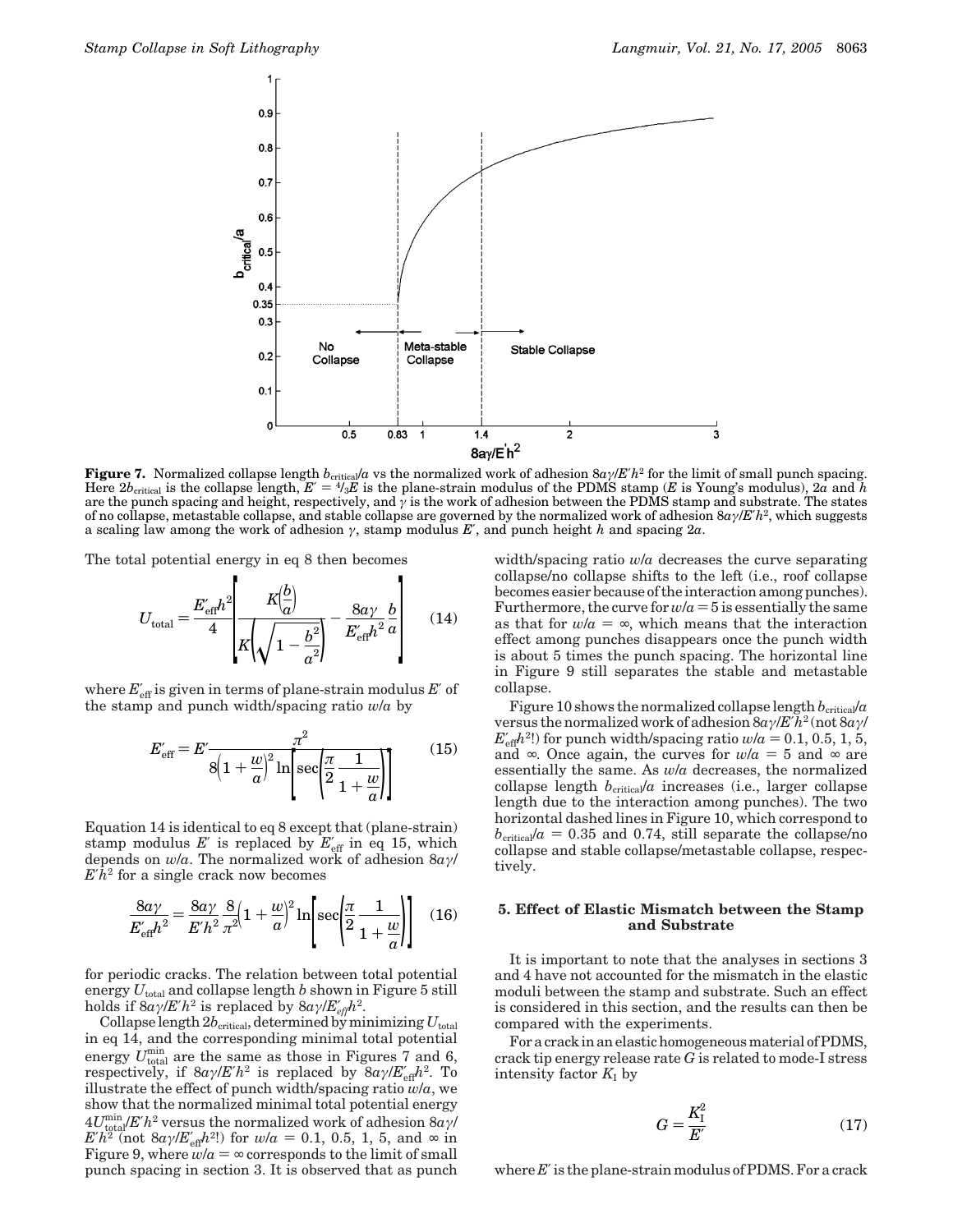

**Figure 8.** Unsagged length *L*, normalized by half of the punch spacing *a*, vs  $E'h^2/8a\gamma$  for the limit of small punch spacing. Here  $E' = \frac{4}{3}E$  is the plane-strain modulus of the PDMS stamp ( $\vec{E}$  is Young's modulus),  $h$  is the punch height, and  $\gamma$  is the work of adhesion between the PDMS stamp and substrate. The straight dashed line represents the asymptotic solution in eq 11, and the solid curve corresponds to the analytical solution.



Figure 9. Minimal total potential energy,  $U_{\rm total}^{\rm min}$ , normalized by  $^{1}\!4E'h^2$ , vs the normalized work of adhesion 8*aγ*/*E*′*h*<sup>2</sup> for the punch width/spacing ratio  $w/a = \infty$ , 5, 1, 0.5, and 0.1, where  $w/a = \infty$  corresponds to the limit of small punch spacing shown in Figure 6.  $E = \frac{4}{3}E$  is the plane-strain modulus of the PDMS stamp (E is Young's modulus). *h. 2a*  $6, E' = \frac{4}{3}E$  is the plane-strain modulus of the PDMS stamp (*E* is Young's modulus), *h*, 2*a*, and 2*w* are the punch height, spacing, and width, respectively, and  $\gamma$  is the work of adhesion between the PDMS stamp a and width, respectively, and  $\gamma$  is the work of adhesion between the PDMS stamp and substrate. The horizontal dashed line represents the uncollapsed state  $(U_{total} = 0)$ . The states of no collapse, metastable collapse, and stable collapse governed by the normalized work of adhesion 8*aγ*/*E*′*h*<sup>2</sup> and the punch width/spacing ratio *<sup>w</sup>*/*<sup>a</sup>* are shown only for *<sup>w</sup>*/*<sup>a</sup>* ) 0.1 by the vertical dashed lines.

on the interface between PDMS and the substrate, the crack tip energy release rate becomes<sup>11</sup>

$$
G = \frac{1}{2\cosh^2(\pi\epsilon)} \left(\frac{1}{E'} + \frac{1}{E'_{\text{substrate}}}\right) |K|^2 \tag{18}
$$

where  $|K|$  is the amplitude of complex stress intensity

factor *K* for the bimaterial interface crack tip, *E*′ and  $E'_{\rm substrate}$  are the (plane-strain) moduli of PDMS and the substrate, respectively, and bimaterial parameter is related to shear modulus *µ* and Poisson's ratio *ν* of PDMS and their counterparts *µ*substrate and *ν*substrate for

(11) Rice, J. R. *J. Appl. Mech.* **<sup>1988</sup>**, *<sup>55</sup>*, 98-103.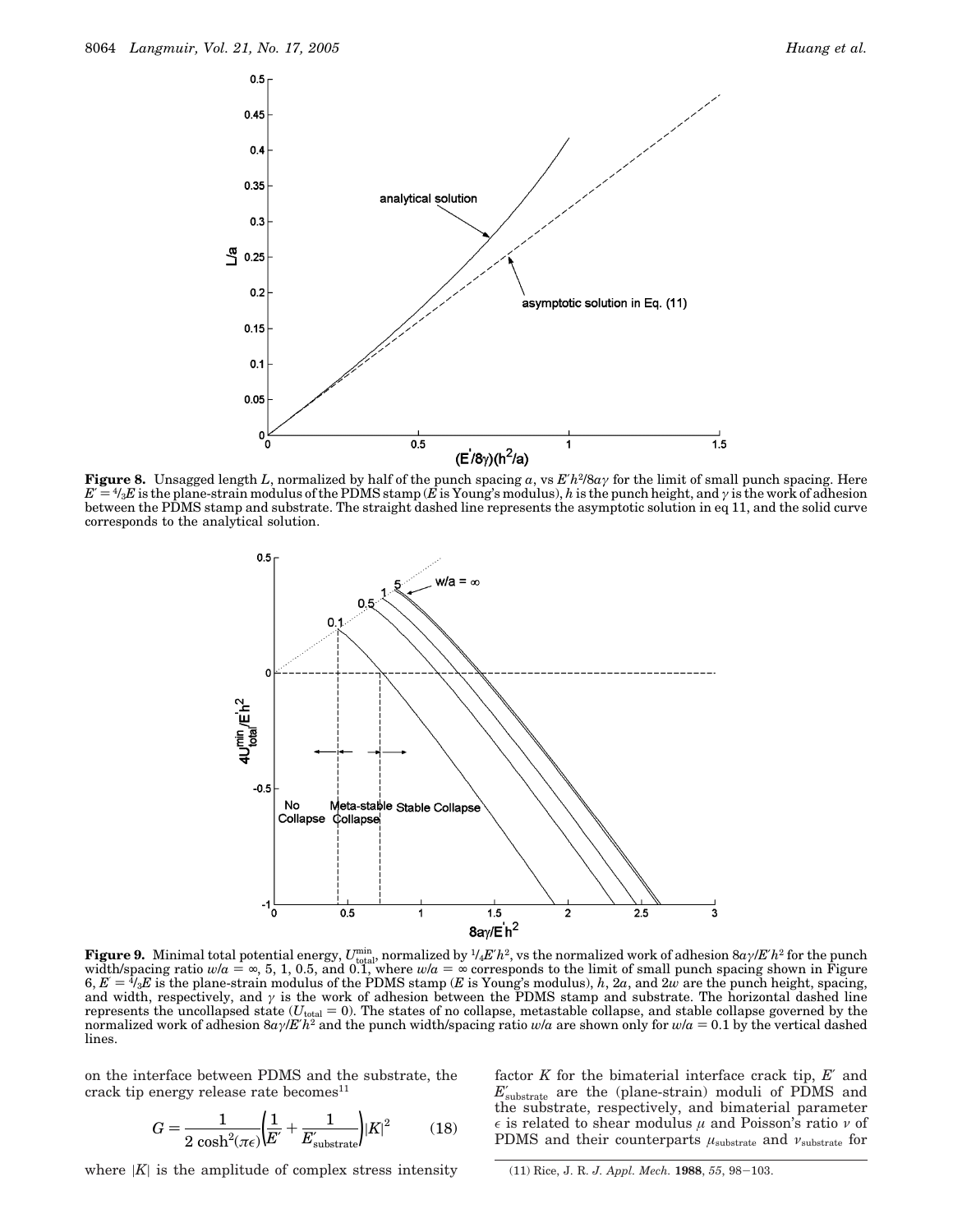

**Figure 10.** Normalized collapse length  $b_{\text{critical}}/a$  versus normalized work of adhesion  $8a/$ */E'h*<sup>2</sup> for the punch width/spacing ratio  $w/a = \infty$ , 5, 1, 0.5, and 0.1, where  $w/a = \infty$  corresponds to the limit of small punch spacing shown in Figure 7,  $E' = \frac{4}{3}E$  is the plane-strain modulus of the PDMS stamp (*E* is Young's modulus),  $2b_{\text{critical}}$  is the collapse length,  $h$ ,  $2a$ , and  $2w$  are the punch height, spacing, and width, respectively, and *γ* is the work of adhesion between the PDMS stamp and substrate. The states of no collapse, metastable collapse, and stable collapse are governed by the normalized work of adhesion 8*aγ*/*E*′*h*<sup>2</sup> and punch width/spacing ratio *w*/*a*.

the substrate by

$$
\epsilon = \frac{1}{2\pi} \ln \left[ \frac{\frac{3 - 4\nu}{\mu} + \frac{1}{\mu_{\text{substrate}}}}{\frac{3 - 4\nu_{\text{substrate}}}{\mu_{\text{substrate}}} + \frac{1}{\mu}} \right]
$$
(19)

The PDMS is incompressible ( $\nu = 0.5$ ), and its elastic moduli *E*′and  $\mu$  (~1 MPa) are orders of magnitude smaller than the elastic moduli of the substrate (e.g., silicon or silica with moduli on the order of 100 GPa). These give a vanishing bimaterial parameter  $\epsilon$  in eq 19 (i.e.,  $\epsilon = 0$ ). The energy release rate in eq 18 now becomes

$$
G = \frac{1}{2E'}|K|^2\tag{20}
$$

There exist several analytical solutions for bimaterial interface cracks.11-<sup>13</sup> All of these analytical solutions show that for the vanishing bimaterial parameter,  $\epsilon = 0$ , stress intensity factor  $|K|$  is the same as its counterpart  $K_I$  in homogeneous materials,  $|K| = K_I$ . The energy release rate in eq 20 for an interface crack tip between PDMS and the substrate is then related to that in eq 17 for a crack tip in the homogeneous PDMS by replacing PDMS modulus *E*′ with 2*E*′. In other words, the effect of elastic mismatch between PDMS and the substrate on the crack tip energy release rate can be accounted for if the solution for homogeneous material in sections 3 and 4 is modified by replacing *E*′ with 2*E*′. For example, deformation energy *U*deformation in eq 7 for the limit of small punch spacing 2*a*  $\ll 2w$  in section 3 now becomes

$$
U_{\text{deformation}} = \frac{(2E')h^2}{4} \frac{K\left(\frac{b}{a}\right)}{K\left(\sqrt{1 - \frac{b^2}{a^2}}\right)}\tag{21}
$$

The above expression can also be obtained from a simple mechanics argument. Because the substrate is several orders of magnitude stiffer than PDMS, it hardly deforms such that the opening displacement *h* is completely imposed on the PDMS. This is in contrast to the analyses in sections 3 and 4 for the homogeneous material where the material on each side of the crack undergoes one-half of the opening displacement, *h*/2. In other words, opening displacement *h* in sections 3 and 4 needs to be replaced by 2*h*, which gives the deformation energy as

$$
U_{\text{deformation}} = \frac{1}{2} \frac{E'(2h)^2}{4} \frac{K\left(\frac{\omega}{a}\right)}{K\left(\sqrt{1 - \frac{b^2}{a^2}}\right)}
$$

where the factor of 1/2 comes from half of the material (PDMS). This expression is identical to that in eq 21.

The adhesion energy 2*bγ* remains the same. Therefore, the normalized work of adhesion 8*aγ*/*E*′*h*<sup>2</sup> is replaced by  $8a\gamma/(2E')h^2 = 4a\gamma/E'h^2$  after the effect of elastic mismatch is accounted for

$$
\frac{8a\gamma}{E'h^2} \to \frac{4a\gamma}{E'h^2}
$$
 (22)

 $\mathbf{A}$ 

For the limit of small punch spacing  $2a \ll 2w$  in section 3, the criterion governing stamp collapse onto

<sup>(12)</sup> Rice, J. R.; Sih, G. C. J. Appl. Mech. 1965, 32, 418–423. **For the limit of small punch spacing**  $za \ll 2w$  **in**<br>(13) Hutchinson J. W.; Suo, Z. Adv. Appl. Mech. 1992, 29, 63–191. **Section 3**, the criterion governing stam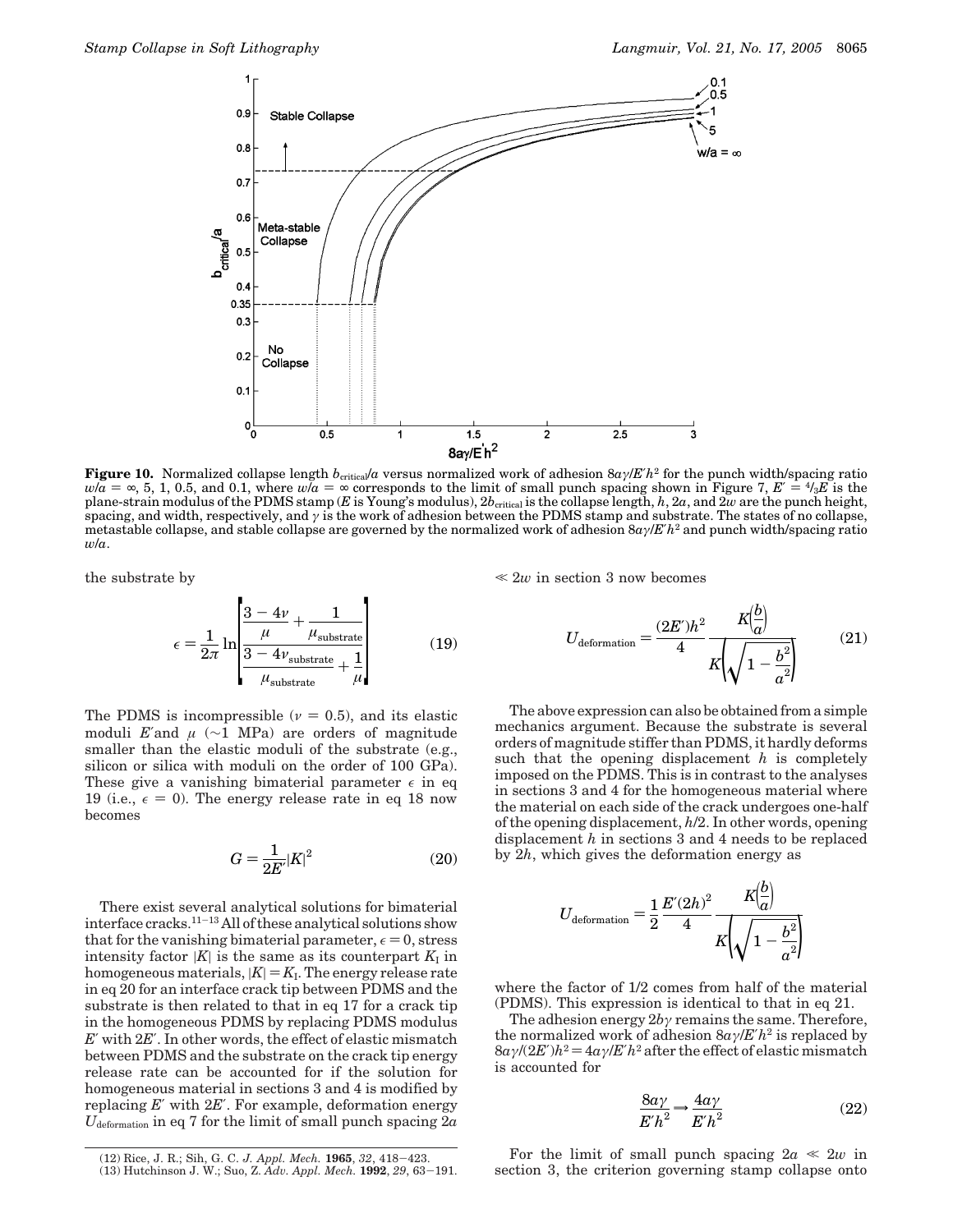

**Figure 11.** Unsagged length *L* versus punch height *h* for the PDMS stamp on the substrate. The present analytical model is compared with the experimental data for punch width/spacing ratio  $w/a = 2$ , 1, 0.2, and 0.1. The plane-strain elastic modulus of PDMS is  $E' = 3.73$  MPa. The punch spacing is  $2a = 1$  mm. The work of adhesion is  $\gamma = 50.6$  mJ/m<sup>2</sup>.

the substrate becomes

no collapse if  $\frac{4a\gamma}{E'h^2} < 0.83$ metastable collapse if  $0.83 < \frac{4a\gamma}{E'h^2} < 1.40$ stable collapse if  $1.40 < \frac{4a\gamma}{E'h^2}$  (23)

For periodic punches in section 4 (i.e.,  $a \sim w$ ), the criterion governing stamp collapse onto the substrate becomes

no collapse  
\nif 
$$
\frac{4a\gamma}{E'h^2} \frac{8}{\pi^2} \left(1 + \frac{w}{a}\right)^2 \ln \left[\sec\left(\frac{\pi}{2} \frac{1}{1 + \frac{w}{a}}\right)\right] < 0.83
$$
  
\nmetastable collapse  
\nif  $0.83 < \frac{4a\gamma}{B} \left(1 + \frac{w}{a}\right)^2 \ln \left[\sec\left(\frac{\pi}{2} \frac{1}{1 - \frac{w}{a}}\right)\right] < 1.40$ 

if 
$$
0.83 < \frac{4a\gamma}{E'h^2} \frac{8}{\pi^2} \left(1 + \frac{w}{a}\right)^2 \ln \left[\sec\left(\frac{\pi}{2} \frac{1}{1 + \frac{w}{a}}\right)\right] < 1.40
$$
 (24)

stable collapse

$$
\text{if} \quad 1.40 < \frac{4a\gamma}{E'h^2\pi^2} \left(1 + \frac{w}{a}\right)^2 \ln\left[\sec\left(\frac{\pi}{2}\frac{1}{1 + \frac{w}{a}}\right)\right]
$$

The above equation, accounting for the effects of both elastic mismatch and multiple punches, separates these three states. In particular, the criterion for no collapse can be rewritten as

$$
\frac{a\gamma}{Eh^2}\left(1+\frac{w}{a}\right)^2\ln\left[\sec\left(\frac{\pi}{2}\frac{1}{1+\frac{w}{a}}\right)\right] < 0.35 \qquad (24a)
$$

where *h*, 2*a*, and 2*w* are the punch height, spacing, and width, respectively, *E* is the Young's modulus (not planestrain modulus  $E'$ ) of the PDMS stamp, and  $\gamma$  is the work of adhesion between the PDMS stamp and substrate.

The unsagged length for the limit of  $4a\gamma/E'h^2 \gg 1$ , accounting for the interactions among multiple punches and the elastic mismatch between the PDMS stamp and substrate, is given in Appendix A.

#### **6. Comparison with Experiments**

In this section, we compare the analytical results in section 5 with the experimental data in order to determine the work of adhesion *γ* between the stamp and substrate and to validate the present analytical models. In the following, we provide some details on processing specimen and experimental observations.

The masters used to fabricate the PDMS stamps were prepared using test-grade silicon wafers (Montco Silicon Technologies, www.silicon-wafers.com) and positive photoresist (Shipley, www.shipley.com) using conventional contact mode photolithography process. They were then coated with a nonstick fluorosilane ((tridecafluoro-1,1,2,2-tetrahydrooctyl)-1-trichlorosilane) selfassembled monolayer to facilitate the release of the PDMS stamps. PDMS (Sylgard 184 from Dow Corning, www.dowcorning.com) was mixed (10:1 ratio) and degassed, poured over the masters, and cured in an oven at 80 °C. For the sagging experiments, test-grade silicon wafers were cleaned with acetone, 2-propanol, and deionized water and then dried on a hot plate at 150 °C for 10 min.

The experiments<sup>9</sup> were conducted by placing the patterned stamps on a substrate of silicon wafer with a native silica glass layer. The PDMS stamps have periodic, rectangular grooves and flat punches. The length of the grooves in the out-of-plane direction is a few centimeters. The grooves were observed to collapse onto the substrate. The contact part of the collapsed region always took a significant portion of the groove and did not change even if we turned the experimental setup upside down. Unsagged length *L* was measured in the experiments.

Figure 11 shows unsagged length*L*versus punch height *h*for several punch width/spacing ratios*w*/*a* obtained from the experiments of the PDMS stamp on a silicon wafer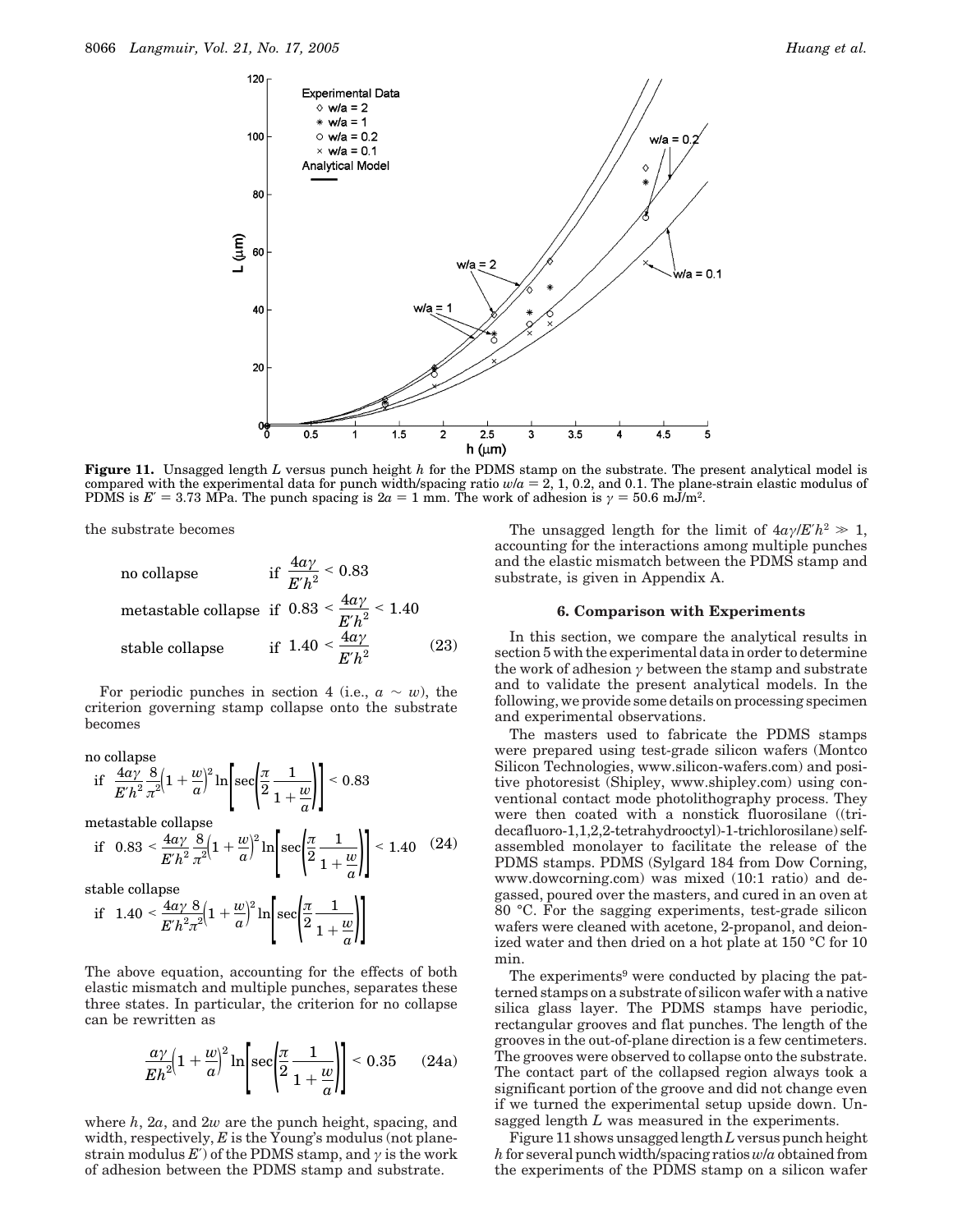with a thin silica coating. The elastic modulus of PDMS is  $E = 2.8 \text{ MPa}$ ,<sup>9</sup> which gives plane-strain modulus  $E' =$ 3.73 MPa because PDMS is incompressible  $(\nu = 0.5)$ . This plane-strain modulus falls into the range (3.5-4.5 MPa) reported by Sharp et al.8 The punch spacing is fixed at 2*a*  $= 1$  mm ( $= 1000 \mu m$ ). Punch width 2*w* ranges from 100  $μ$ m to 2 mm(= 2000  $μ$ m). The work of adhesion  $γ$  is determined from the experimental data for  $w/a = 0.1$ , which gives

$$
\frac{\gamma}{E'} = 0.0136 \,\mu\text{m} \tag{25}
$$

Here, unsagged length  $L$  is calculated from  $b_{\text{critical}}/a$  in Figure 10 accounting for the effect of elastic mismatch. For  $E' = 3.73$  MPa of PDMS, the work of adhesion is

$$
\gamma = 50.6 \text{ mJ/m}^2 \tag{26}
$$

This value is on the same order of magnitude with that reported by Chaudhury and Whitesides.14

On the basis of the work of adhesion given above, we have calculated unsagged length *L* versus punch height *h* for  $w/a = 0.2$ , 1, and 2. The results are shown in Figure 11 together with the experimental data. The analytical model agrees reasonably well with the experimental data for a wide range of *w*/*a*.

In the following, we discuss the effect of gravity, which has been neglected in prior sections. Hui et al.<sup>7</sup> provided an estimate for the maximum deflection of the punch due to uniform remote compression  $\sigma_0$ . The effect of gravity can be estimated by taking  $\sigma_0 = \rho g H$ , where  $\rho$  is the mass density of PDMS  $(= 950 \text{ kg/m}^3)$ ,  $g = 9.8 \text{ m/s}^2$  is the gravity acceleration, and *H* is the height of the PDMS layer (not the punch). For the above representative value of punch spacing  $2a = 1$  mm, punch width  $2w = 100 \ \mu m$ , planestrain modulus  $E' = 3.73$  MPa, and a large height  $H = 10$ mm of the PDMS layer, the maximum displacement due to gravity is several tens of nanometer. This value is much smaller than the minimal punch height  $(h = 1.34 \mu m)$ such that the effect of gravity is insignificant in the present study of soft lithography.

# **7. Concluding Remarks and Discussion**

We have studied the so-called roof collapse in soft lithography due to the adhesion between the PDMS stamp and substrate. The effects of multiple punches on the stamp, as well as the elastic mismatch between the PDMS stamp and substrate, are accounted for. It is shown that roof collapse is governed by two nondimensional parameters,  $8a\gamma/E'h^2$  and  $w/a$ , where  $E' = 4/3 E$  is the planestrain modulus of the PDMS stamp (*E* is the Young's modulus),  $\gamma$  is the work of adhesion between the stamp and substrate, 2*a* is the punch spacing, *h* is the punch height, and 2*w* is the punch width. The normalized work of adhesion 8*aγ*/*E*′*h*<sup>2</sup> suggests an important scaling law among the stamp modulus, punch height and spacing, and work of adhesion between the PDMS stamp and substrate. Three regimes of roof collapse are identified, namely, no collapse for weak adhesion, metastable collapse for intermediate adhesion, and stable collapse for strong adhesion. A simple criterion separating these three regimes is established. The present model also predicts the unsagged length in roof collapse, which agrees well with the experimental data.

It is discussed in section 2 that the work of adhesion *γ* is given by

$$
\gamma = \gamma_{\text{PDMS/air}} + \gamma_{\text{substrate/air}} - \gamma_{\text{PDMS/substrate}} \quad (27)
$$

where *γ*<sub>PDMS/air</sub> and *γ*<sub>substrate/air</sub> are the surface energy of PDMS and the substrate, respectively, and *γ*<sub>PDMS/substrate</sub> is the interfacial energy. Once there is liquid between PDMS and the substrate, the above expression becomes *γ* = *γ*PDMS/liquid + *γ*substrate/liquid - *γ*PDMS/substrate. For rubber in air and in water, Johnson et al.'s15 experiments showed that *γ*rubber/liquid is an order of magnitude smaller than *γ*rubber/air. If such properties also hold for PDMS (i.e., *γ*PDMS/air . *<sup>γ</sup>*PDMS/liquid), then the work of adhesion*<sup>γ</sup>* becomes smaller once there is liquid between PDMS and the substrate, which makes it more difficult for roof collapse in soft lithography.

**Acknowledgment.** We acknowledge financial support from the NSF through Nano-CEMMS (grant no. DMI 03- 28162) at the University of Illinois. Y.Y.H. also acknowledges support from the NSFC.

#### **Appendix A**

We consider the limit  $8a\gamma/E'h^2 \gg 1$ , which corresponds to a large punch spacing (or equivalently a compliant stamp and a short punch or strong stamp/substrate adhesion). Under such a limit, collapse length  $2b_{\text{critical}}$ approaches punch spacing 2*a* (Figure 7). The total potential energy in eq 8 then takes the asymptotic form

$$
U_{\text{total}} = \frac{E'h^2}{4} \left[ \frac{1}{\pi} \ln \frac{a}{L} - \frac{8a\gamma}{E'h^2} \left( 1 - \frac{L}{a} \right) + O(1) \right] \tag{A1}
$$

where we have used the limits  $K(0) = \pi/2$  and  $K(k \rightarrow 1)$  $= -\frac{1}{2} \ln(1 - k) + O(1)$  and  $O(1)$  represents the terms that remain bounded in the limit of  $b_{\text{critical}}/a \rightarrow 1$  (or equivalently  $L/a \rightarrow 0$ ).

Equation 4 can be equivalently written as  $\partial U_{total}/\partial L =$ 0. Its solution is obtained analytically for  $8a\gamma/E'h^2 \gg 1$ and is given in eq 11.

For periodic punches with  $4a\gamma/E'h^2 \gg 1$ , the unsagged length in eq 11 becomes

$$
L = \frac{1}{\pi} \frac{E'_{\text{eff}} h^2}{4\gamma} =
$$
  

$$
\frac{1}{\pi} \frac{E'h^2}{4\gamma} \frac{\pi^2}{8\left(1 + \frac{w}{a}\right)^2 \ln \left[\sec\left(\frac{\pi}{2} \frac{1}{1 + \frac{w}{a}}\right)\right]} \text{ if } \frac{4a\gamma}{E'h^2} \gg 1 \quad (A2)
$$

Here we have accounted for the interactions among multiple punches and the elastic mismatch between the PDMS stamp and substrate.

#### **Appendix B**

There is no analytical solution for the coplanar, periodic cracks (of length 2*a*) shown in Figure 3 that are subject to a constant crack-opening displacement *h* over a central portion (of length 2b) on each crack. Let  $U_{\text{deformation}}^{\text{periodic cracks}}$ denote the deformation energy for such a problem and  $U_{\text{deformation}}^{\text{single cracks}}$  denote the deformation energy for a single crack subject to a constant crack-opening displacement over a central portion of the crack. We approximate their

<sup>(14)</sup> Chaudhury, M. K.; Whitesides, G. M. *Langmuir* **<sup>1991</sup>**, *<sup>7</sup>*, 1013- 1025.

<sup>(15)</sup> Johnson, K. L.; Kendall, K.; Roberts, A. D. *Proc. R. Soc. London, Ser. A* **<sup>1971</sup>**, *<sup>324</sup>*, 301-313.